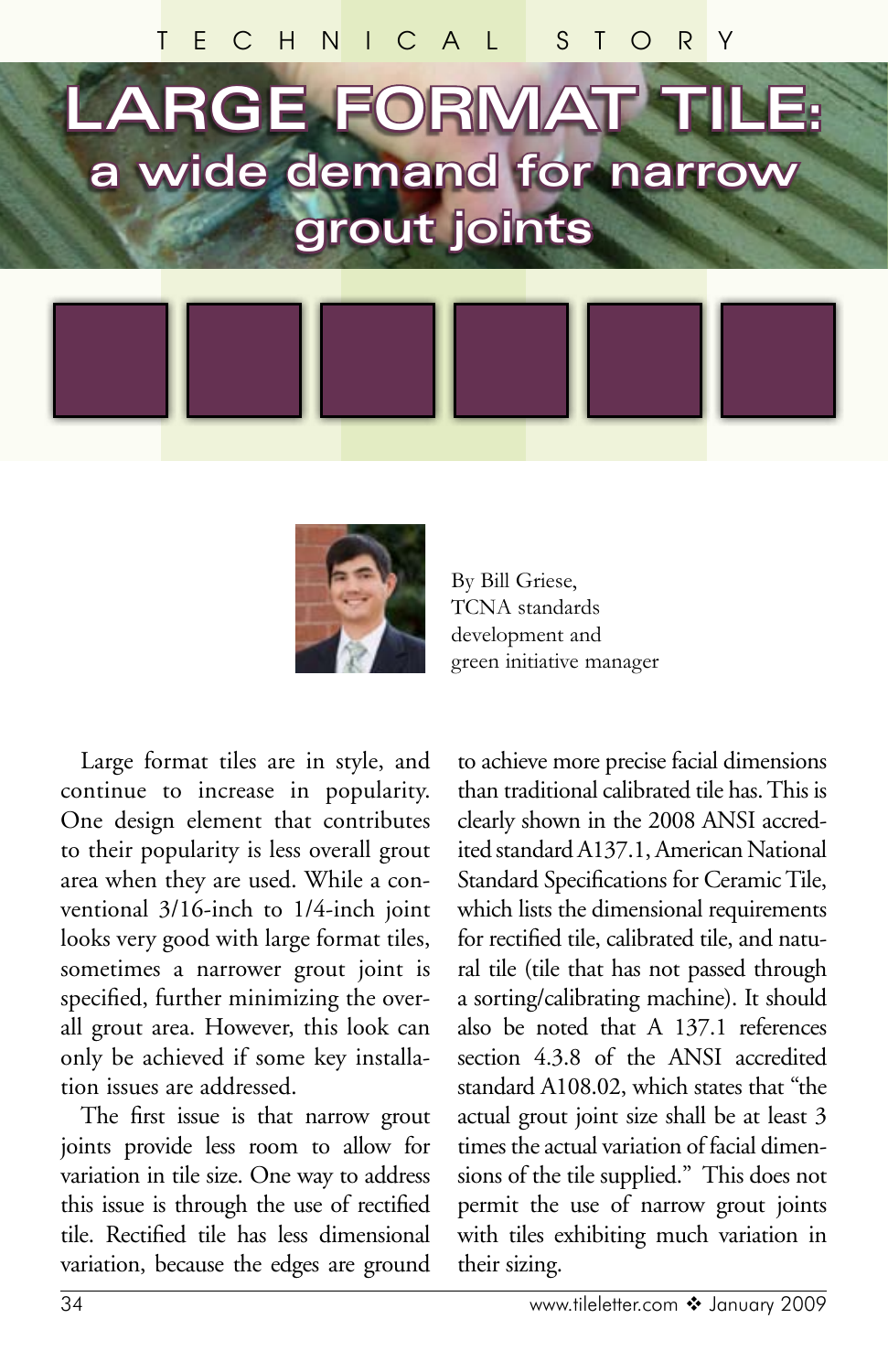

*When selecting large format tile, one should be familiar with the sizing requirements for rectified tile in the 2008 ANSI accredited standard A137.1.*

### **Get to know ANSI A137.1!**

Prior to the passage of the 2008 ANSI accredited A137.1 standard for ceramic tile, there was no standard sizing requirement for rectified tile, and even today the international standard for tile (ISO 13006) does not have such a requirement. Unfortunately, some large format tiles on the market promoted as "rectified" do not meet the A137.1 standard, and are only as dimensionally precise as calibrated tile. Therefore if a narrow grout joint is desired, one should be familiar with the 2008 A137.1 requirements when selecting large format tile, especially if it is advertised as "rectified."

#### **A flat substrate is key**

Another key issue to consider when installing large format tile with a narrow grout joint involves the impact of an uneven substrate. First, narrow grout joints provide less room to



*Large format tile set in a staggered pattern can exacerbate lippage that is more obvious with narrow grout joints.* 

allow for variation in the layout due to an uneven substrate. Second, with narrow grout joints, lippage due to an uneven substrate is more apparent.

It is critical to have a flat substrate. The *TCA Handbook* calls for 1/4-inch maximum deviation from planarity every 10 feet. However, one should consider even stricter tolerances when working with large format tile, especially when a narrow grout joint is desired. With larger tiles, the effects of an uneven substrate on the installation are magnified, making it harder to avoid lippage or misalignment. Smaller tiles can better accommodate variation in the subfloor. With larger pieces, layouts contain fewer tiles, and therefore fewer opportunities to make gradual adjustments when compensating for the effects of an uneven substrate.

#### **Setting procedure**

Setting procedure is another issue that should be given special consideration when installing large format tiles with a narrow grout joint. Like natu-



*Like natural stone, a thick set mortar bed can be used when installing large format tile. Photo courtesy of Ceramic Tile and Stone Consultants*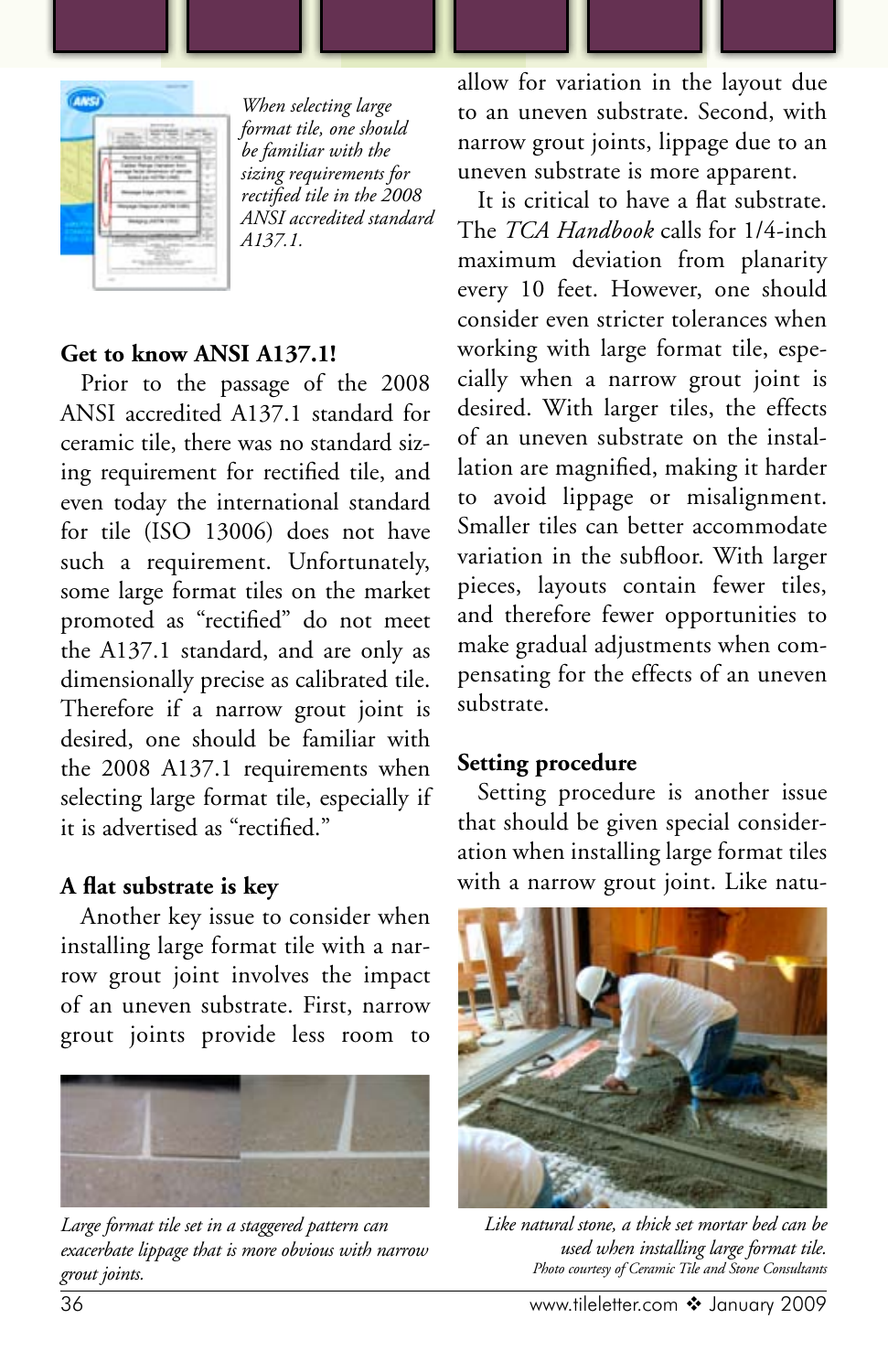

*A medium-bed (thin-set) method, utilizing large trowel sizes and mortar with anti-slump characteristics, is most common when installing large format tile.*

*Although, the TCA Handbook calls for 1/4-inch maximum deviation from planarity every 10 feet, one should consider even stricter tolerances when working with large format tile*

development of these mortars especially for the installation of large format tiles, installers need more time,

ral stone, a thick-set mortar bed can be used when installing large format tiles. But more commonly, a mediumbed (thin-set) method with a large notch trowel of 1/2

inch or greater is used.These mortars are formulated with coarser aggregate to provide anti-slump characteristics that resist larger, heavier tile sinking in the mortar. Some medium bed thin-set mortars also utilize innovative technology, such as hollow ceramic micro-

*Self leveling underlayments (SLUs) are an option in achieving a flat substrate. Photo courtesy of ProSpec.*

and compensation for such, to achieve a flat installation when tiles are placed closely together.

## **Pattern choice reduces lippage**

One final issue to consider when installing large format tile is inherent tile warpage. Though such warpage is usually slight,

spheres, to improve trowelability while maintaining anti-slump properties. With flat floors, a full contact mortar can also be considered. These innovative mortars change viscosity as the tile is moved back and forth allowing full contact to be made between the tile and the floor. Even with the

lippage can result when the low spot in one tile is near the high spot in another. This becomes more noticeable as grout joints become smaller or where wall wash lighting is used. Therefore, patterns that have the center of one tile near the end of another should be avoided when installing large